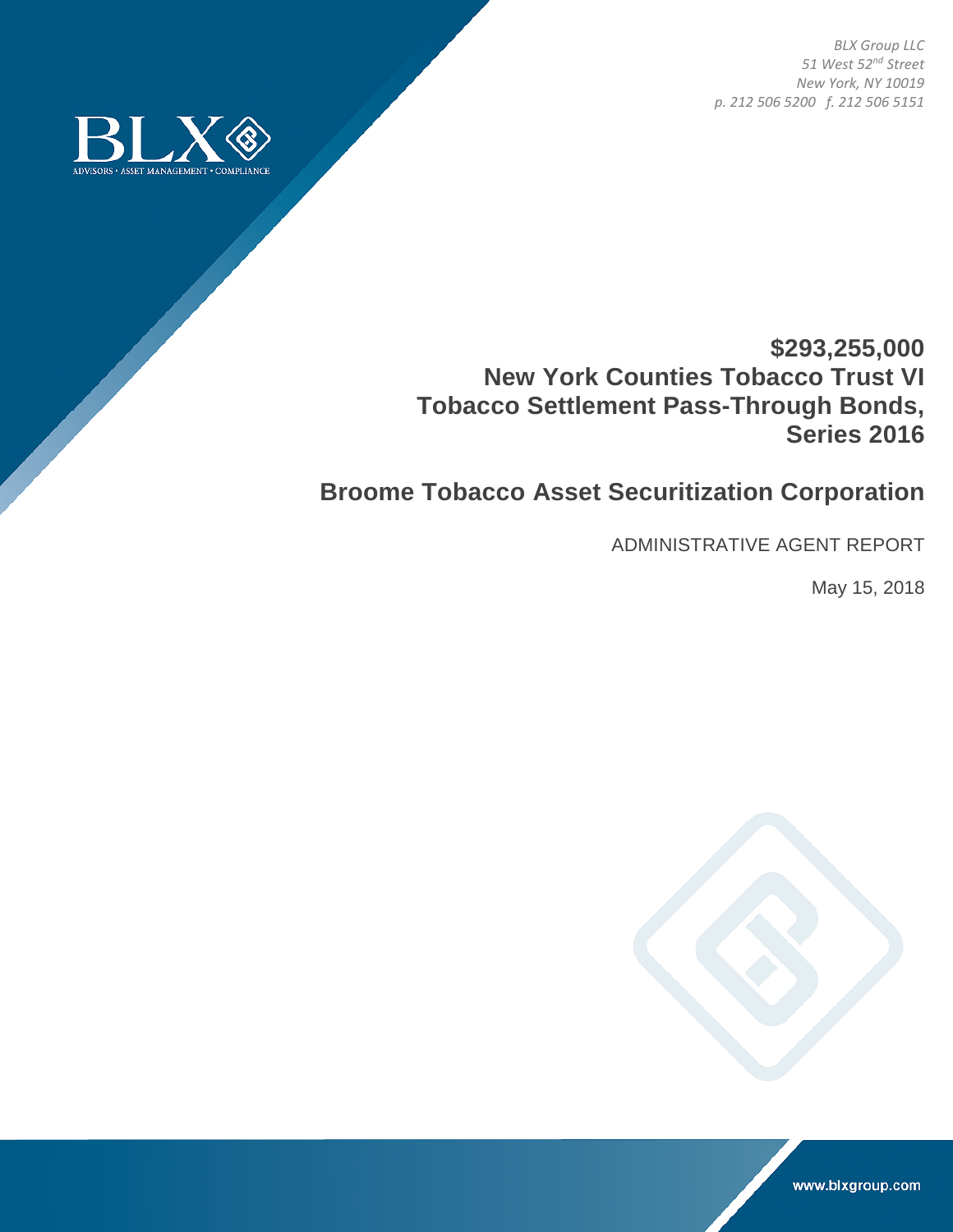## **TABLE OF CONTENTS**

Transmittal Letter

- Schedule A Principal and Interest Payments
- Schedule B Account Balances as of June 1, 2018
- Schedule C Liquidity Reserve Requirement and Operating Expense Reserve Account Requirement
- Schedule D Partial or Final Lump Sum Payments Received
- Schedule E Amounts to be Distributed on June 1, 2018

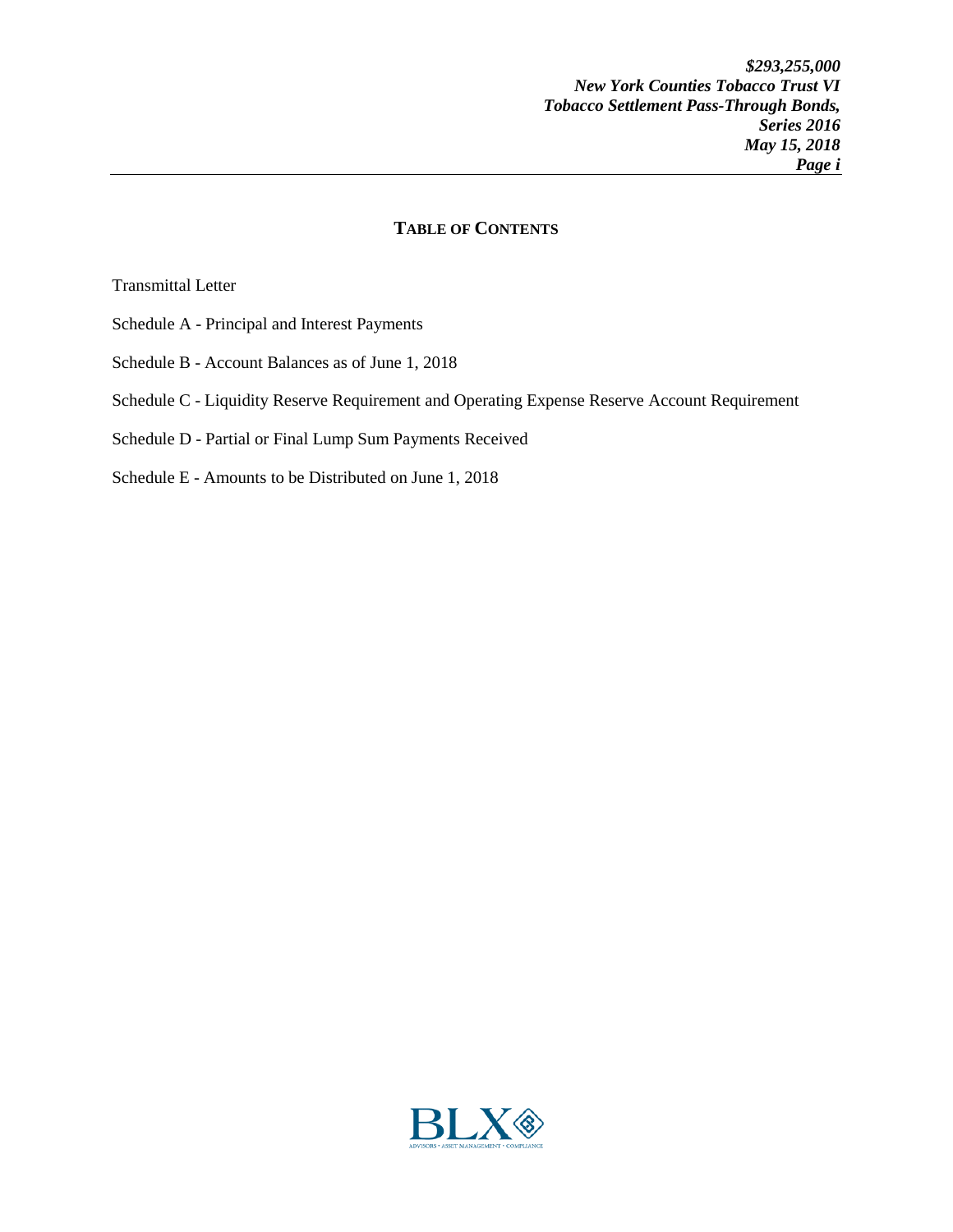

May 15, 2018

Broome Tobacco Asset Securitization Corporation 60 Hawley Street Binghamton, New York 13902

> Re: \$293,255,000 New York Counties Tobacco Trust VI Tobacco Settlement Pass-Through Bonds, Series 2016

Ladies and Gentlemen:

This report (the "Report") is being delivered to you pursuant to the Administrative Agent Agreement (the "AA Agreement") by and between the Broome Tobacco Asset Securitization Corporation (the "Corporation") and BLX Group LLC. The Report consists of certain calculations and statements made in accordance with Section 4.1(iv) of the AA Agreement and Section 6.4(d) of the Indenture dated as of August 1, 2001 as amended and restated as of September 22, 2016 (the "Indenture") by and between the Corporation and Manufacturers and Traders Trust Company (the "Trustee"). Unless defined herein, all capitalized terms used herein shall have the meanings given such terms in the AA Agreement or Indenture as applicable. Specifically, this Report is comprised of the following attachments:

- the amount of principal to be paid to Bondholders on the next Distribution Date, i.e. June 1, 2018 (the "Next Distribution Date") (see Schedule A hereof);
- the amount of interest to be paid to Bondholders on the Next Distribution Date (see Schedule A hereof);
- the amount on deposit in each Indenture account as of the Next Distribution Date (see Schedule B hereof);
- the Liquidity Reserve Requirement and Operating Expense Reserve Account Requirement as of the Next Distribution Date (see Schedule C hereof);
- whether or not any Partial or Final Lump Sum Payments have been received (see Schedule D hereof); and
- the amounts to be distributed in accordance with Section 3.2 of the Supplemental Indenture (see Schedule E hereof).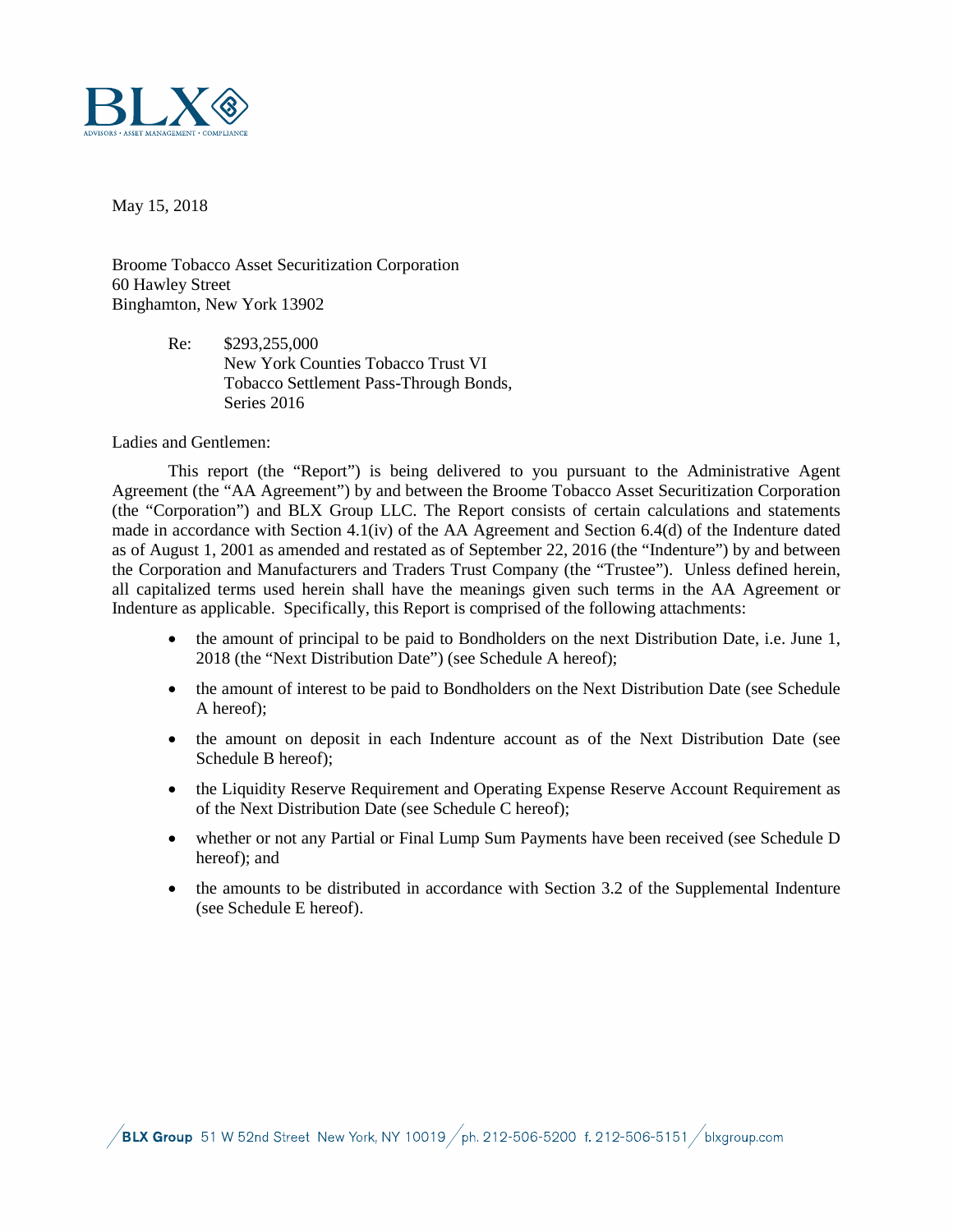

This Report is not to be used, circulated, quoted, referred to, or relied upon by any other person without our express written permission.

Very truly yours,

BLX Jeoup LLC

BLX Group LLC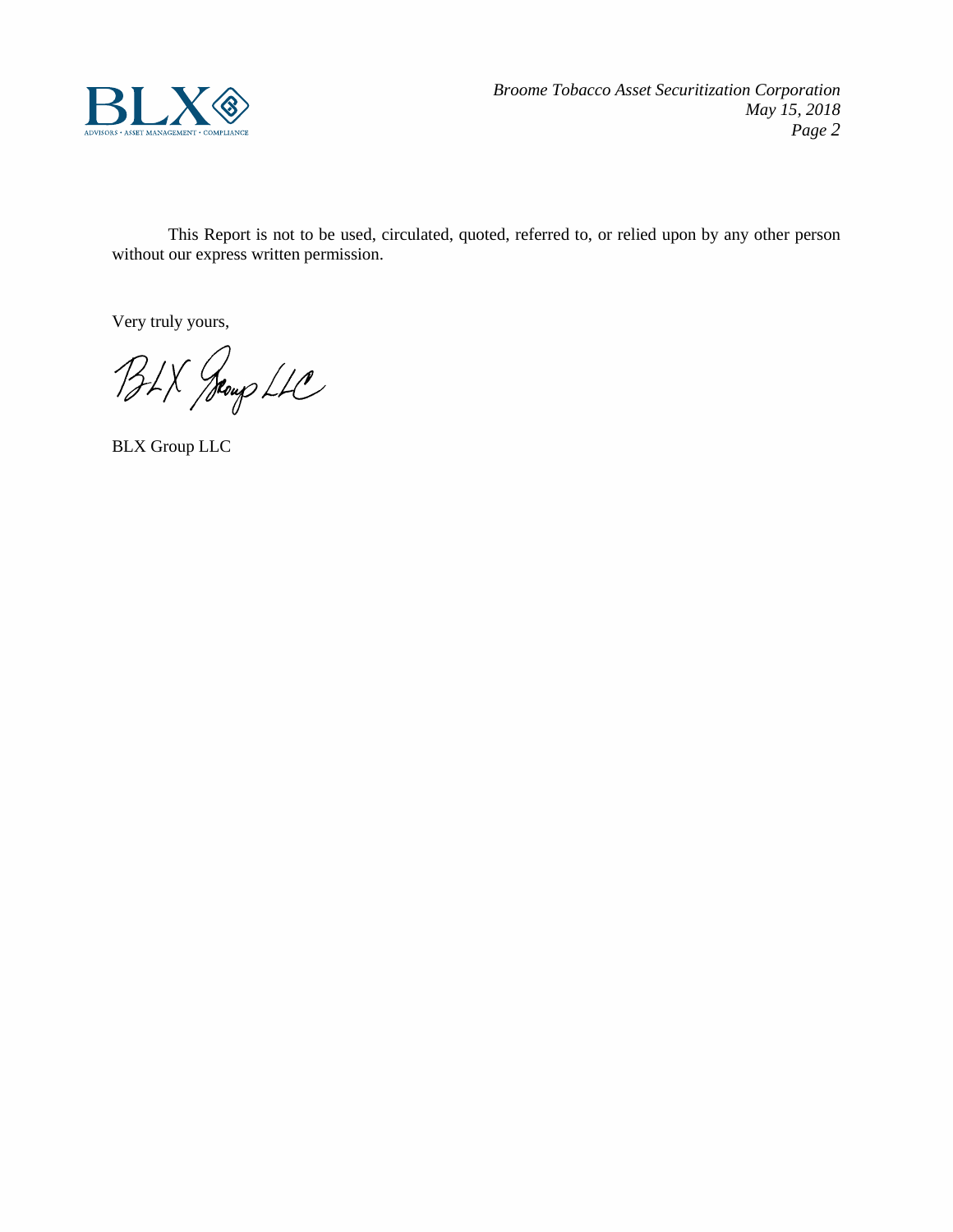**Broome Tobacco Asset Securitization Corporation**  *Schedule A - Principal and Interest Payments*

Per Section 6.4(d)(1) of the Indenture and Section 4.1(a)(iv)(A) of the Administrative Agent Agreement, the amount of principal to be paid to Bondholders of each Series on June 1, 2018: Maturing Principal: \$0.00 Turbo Redemption Payments: \$630,000.00 Other Redemptions:  $$0.00$ 

Per Section 6.4(d)(2) of the Indenture and Section 4.1(a)(iv)(B) of the Administrative Agent Agreement, the amount of interest to be paid to Bondholders of each Series on June 1, 2018: Interest Due: \$1,184,959.38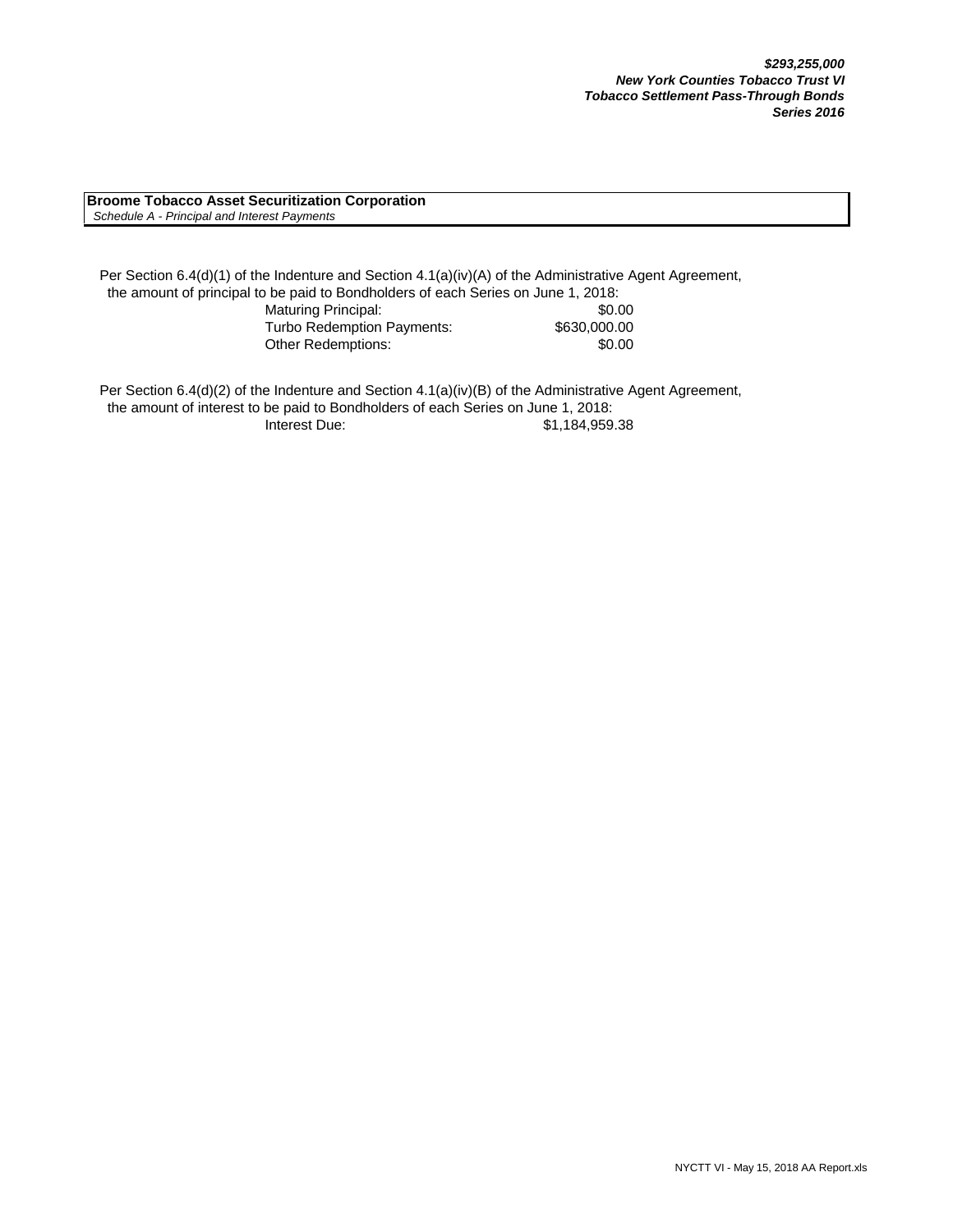**Broome Tobacco Asset Securitization Corporation**  *Schedule B - Account Balances as of June 1, 2018*

> Per Section 6.4(d)(3) of the Indenture and Section 4.1(a)(iv)(C) of the Administrative Agent Agreement, the amount on deposit in each Account as of June 1, 2018 is expected to be:

| Collection Account <sup>2</sup>                       | \$24,055.04    |
|-------------------------------------------------------|----------------|
| Debt Service Account (Series 2016 A-1) <sup>2,3</sup> | \$1,349,990.22 |
| Debt Service Account (Series 2016 A-2B) <sup>2</sup>  | \$981,750.00   |
| <b>Extraordinary Payment Account</b>                  | \$0.00         |
| Liquidity Reserve Account <sup>2,3</sup>              | \$2,895,972.46 |
| Lump Sum Redemption Account                           | \$0.00         |
| Operating Expense Account <sup>2</sup>                | \$18,465.00    |
| Operating Expense Reserve Account <sup>2,3</sup>      | \$46,321.71    |
| Rebate Account                                        | \$0.00         |
| Turbo Redemption Account <sup>2</sup>                 | \$630,363.73   |

 $1$  As set forth in the statements provided by the Trustee.

<sup>2</sup> Represents the balance of the BlackRock Liquidity FedFund (the "Money Market Fund") as of May 11, 2018.

 $3$  Represents the maturity value of the fixed income securities as of May 31, 2018.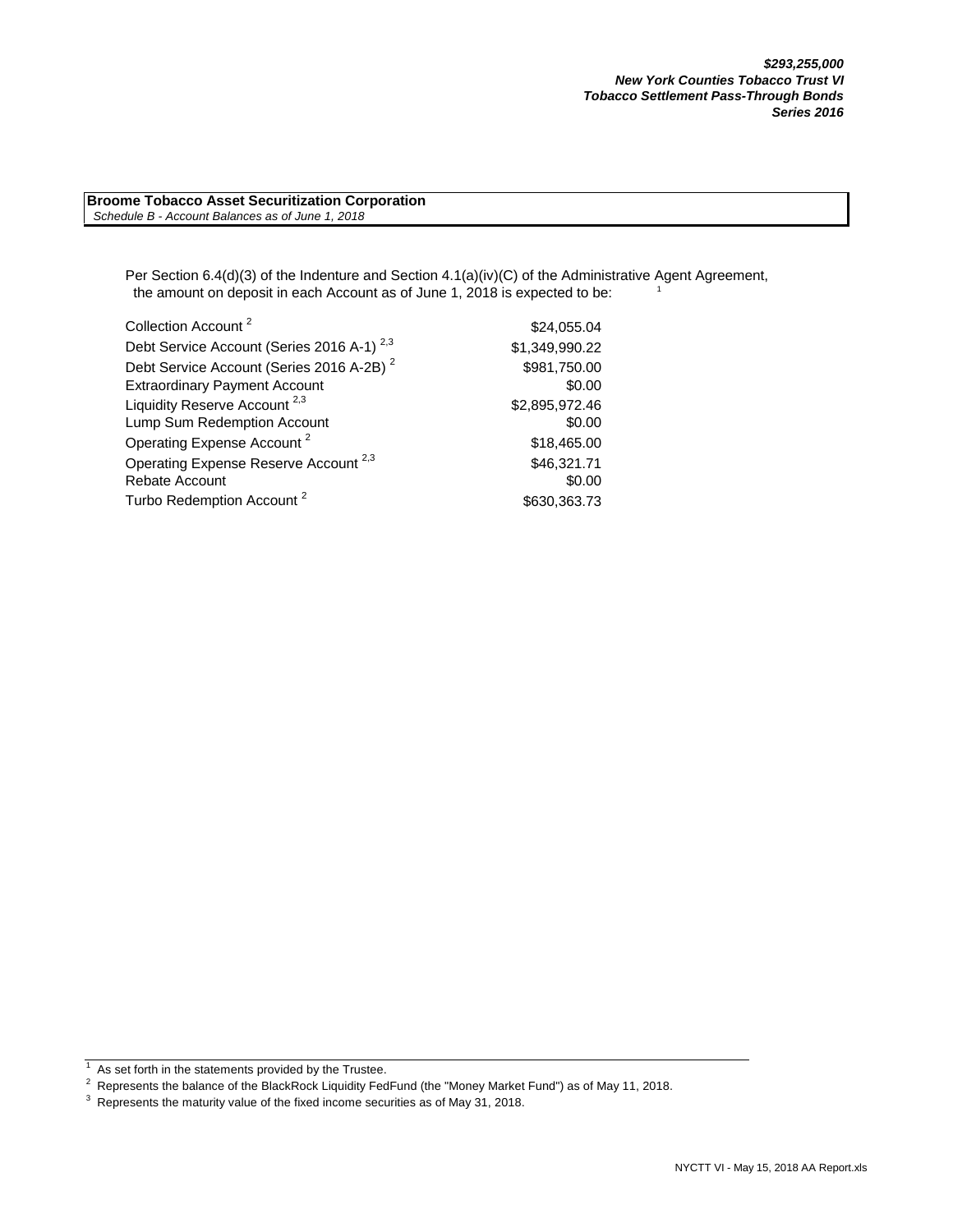**Broome Tobacco Asset Securitization Corporation**  *Schedule C - Liquidity Reserve Requirement and Operating Expense Reserve Account Requirement*

Per Exhibit A of the Indenture, the Liquidity Reserve Requirement means, "for any Series, the amount established in a Supplemental Indenture."

Per Section 6.4(d)(4)(A) of the Indenture and Section 4.1(a)(iv)(D) of the Administrative Agent Agreement, and as stated in Attachment 1 to the Series 2016A Supplemental Indenture (the "Supplemental Indenture"), the Liquidity Reserve Requirement as of June 1, 2018 is:

Liquidity Reserve Requirement \$2,875,834.38

Per Section 6.4(d)(4)(B) of the Indenture and Section 4.1(a)(iv)(E) of the Administrative Agent Agreement, and as stated in Attachment 1 to the Supplemental Indenture, the Operating Expense Reserve Account Requirement as of June 1, 2018 is:

Operating Expense Reserve Account Requirement \$46,000.00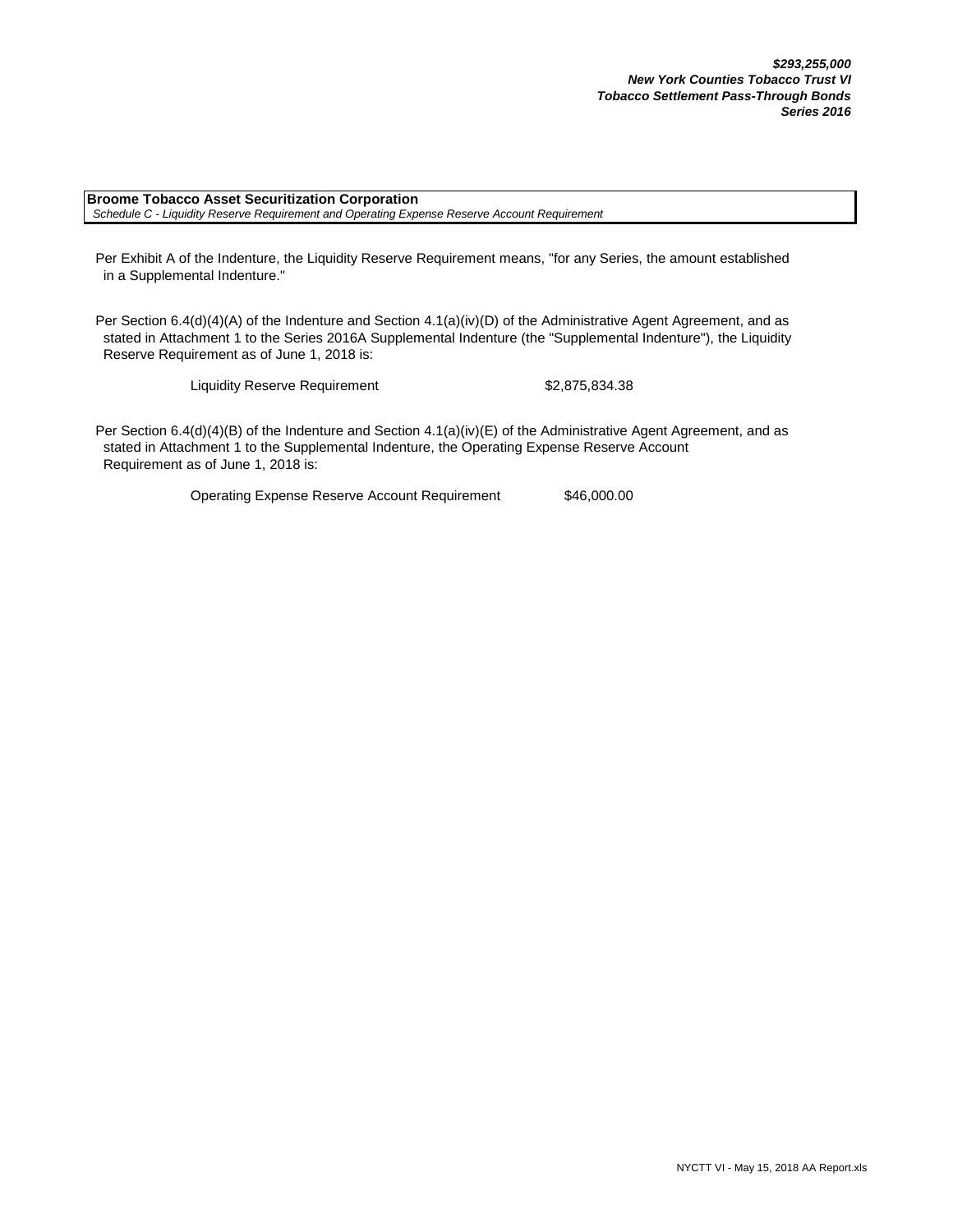**Broome Tobacco Asset Securitization Corporation**  *Schedule D - Partial or Final Lump Sum Payments Received*

Per Section 6.4(d)(5) of the Indenture and Section 4.1(a)(iv)(F) of the Administrative Agent Agreement, consistent with the records provided by the Trustee, no Partial or Final Lump Sump Payments have been received.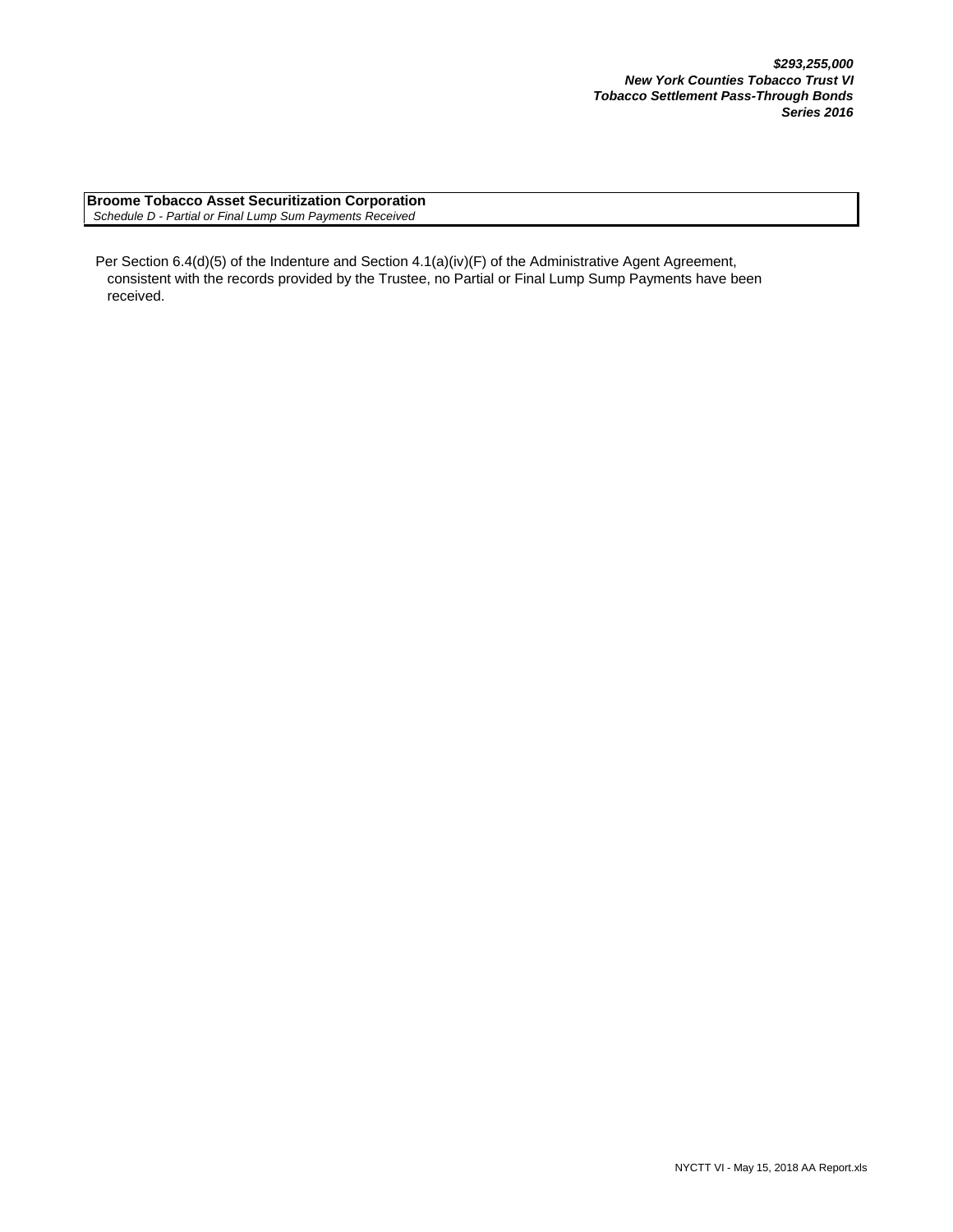| <b>Broome Tobacco Asset Securitization Corporation</b> |
|--------------------------------------------------------|
| Schedule E - Amounts to be Distributed on June 1, 2018 |

Per Section 3.2(b) of the Supplemental Indenture and Section 4.1(a)(iv)(G) of the Administrative Agent Agreement, the amounts to be distributed on June 1, 2018:

| <b>Purpose</b>           |                                  | <b>From Account</b>                                                                                                                                            | <b>Amount</b> |
|--------------------------|----------------------------------|----------------------------------------------------------------------------------------------------------------------------------------------------------------|---------------|
|                          |                                  | Under Section 3.2(b)(2) of the Supplemental Indenture, no event of default has been reported.                                                                  |               |
|                          | <b>Event of Default</b>          | <b>Extraordinary Pymt</b>                                                                                                                                      | 0.00          |
|                          | <b>Event of Default</b>          | <b>Debt Service</b>                                                                                                                                            | 0.00          |
|                          | Event of Default                 | <b>Turbo Redemption</b>                                                                                                                                        | 0.00          |
|                          | <b>Event of Default</b>          | Lump Sum Redemption                                                                                                                                            | 0.00          |
|                          | <b>Event of Default</b>          | <b>Liquidity Reserve</b>                                                                                                                                       | 0.00          |
|                          | <b>Event of Default</b>          | <b>Operating Expense Reserve</b>                                                                                                                               | 0.00          |
|                          |                                  | Under Section 3.2(b)(3) of the Supplemental Indenture, the amount of interest due on the Distribution Date is: \$1,184,959.38                                  |               |
| Interest                 |                                  | Debt Service                                                                                                                                                   | 1,184,959.38  |
| Interest                 |                                  | <b>Turbo Redemption</b>                                                                                                                                        | 0.00          |
| Interest                 |                                  | <b>Operating Expense Reserve</b>                                                                                                                               | 0.00          |
| Interest                 |                                  | <b>Liquidity Reserve</b>                                                                                                                                       | 0.00          |
|                          |                                  | Under Section 3.2(b)(4) of the Supplemental Indenture, the amount of maturing principal due on the Distribution Date is: \$0.00                                |               |
| Principal                |                                  | <b>Debt Service</b>                                                                                                                                            | 0.00          |
| Principal                |                                  | <b>Turbo Redemption</b>                                                                                                                                        | 0.00          |
| Principal                |                                  | <b>Operating Expense Reserve</b>                                                                                                                               | 0.00          |
| Principal                |                                  | <b>Liquidity Reserve</b>                                                                                                                                       | 0.00          |
|                          |                                  | Under Section 3.2(b)(5)(A) of the Supplemental Indenture, the Liquidity Reserve Requirement is: \$2,875,834.38                                                 |               |
|                          | Excess in Liquidity Reserve Acct | Liquidity Reserve to DSA                                                                                                                                       | 20,138.08     |
|                          |                                  | Under Section 3.2(b)(5)(B) of the Supplemental Indenture, the Operating Exp Reserve Acct Requirement is: \$46,000.00                                           |               |
|                          | Excess in Oper Exp Reserve Acct  | Operating Expense Reserve to DSA                                                                                                                               | 321.71        |
|                          |                                  | Under Section 3.2(b)(6) of the Supplemental Indenture, the amount to be paid from the Lump Sum Redemption Account is: \$0.00                                   |               |
|                          | Lump Sum Redemption              | Lump Sum Redemption                                                                                                                                            | 0.00          |
| Account is: \$630,000.00 |                                  | Under Section 3.2(b)(7) of the Supplemental Indenture, the amount of Turbo Term Bonds to be paid from the Turbo Redemption                                     |               |
|                          | <b>Turbo Redemption</b>          | <b>Turbo Redemption</b>                                                                                                                                        | 630,000.00 1  |
|                          | Junior Payments                  | Under Section 3.2(b)(8) of the Supplemental Indenture, the amount of Junior Payments to be made on the Distribution Date is: \$0.00<br>Junior Accounts, if any | 0.00          |

1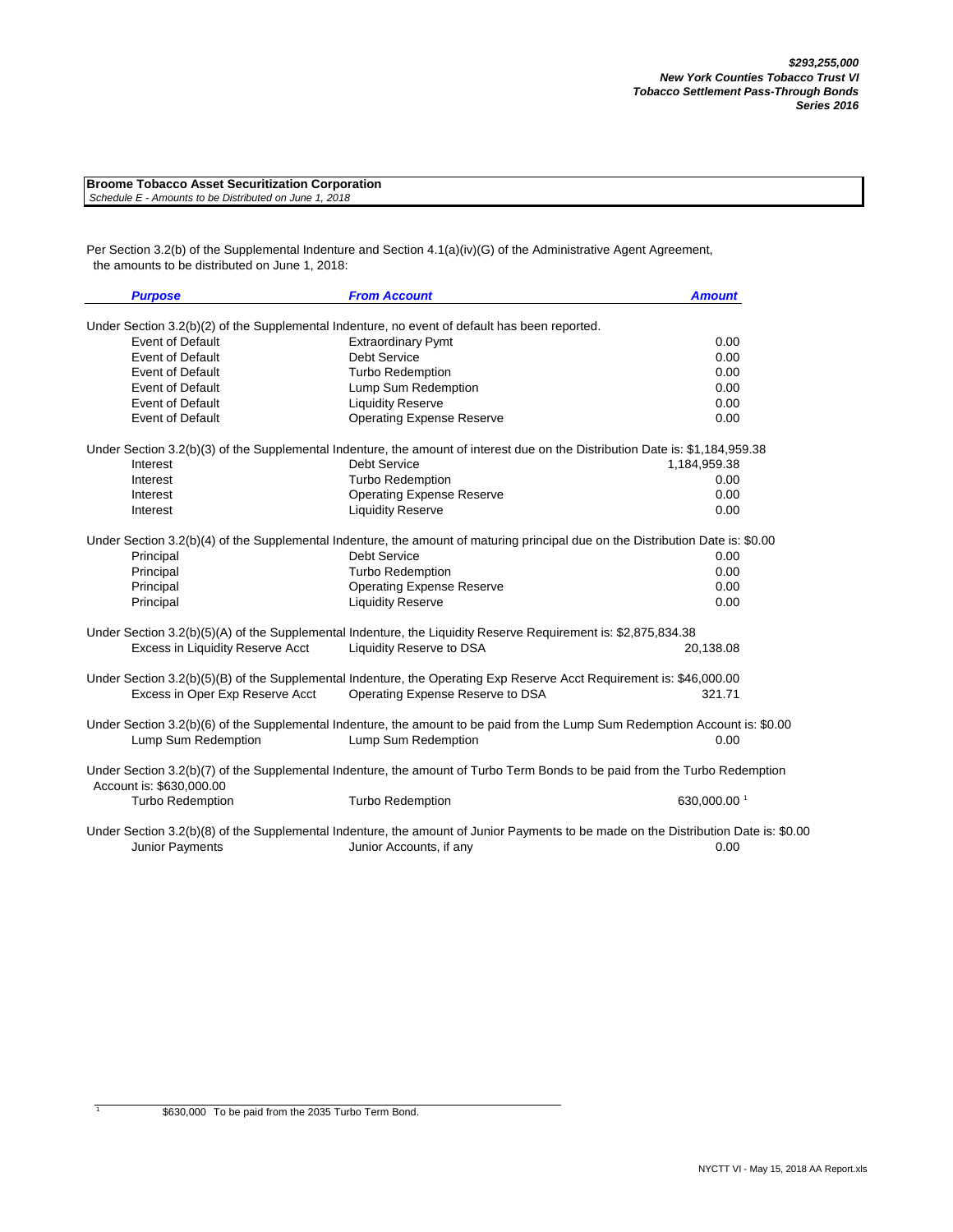**Aggregate Liquidity Reserve Account Balances**  *Account Balance as of June 1, 2018*

| <b>TASC</b>     | Series 2016A<br>Liguidity<br>Reserve<br><b>Account</b><br><b>Balance</b> | Series 2016B<br>Liquidity<br><b>Reserve</b><br><b>Account</b><br><b>Balance</b> | Series 2016C<br>Liquidity<br><b>Reserve</b><br><b>Account</b><br><b>Balance</b> |
|-----------------|--------------------------------------------------------------------------|---------------------------------------------------------------------------------|---------------------------------------------------------------------------------|
|                 |                                                                          |                                                                                 |                                                                                 |
| <b>Broome</b>   | 2,895,972                                                                |                                                                                 |                                                                                 |
| <b>Dutchess</b> | 3,233,989                                                                |                                                                                 |                                                                                 |
| Onondaga        | 6.280.022                                                                |                                                                                 |                                                                                 |
| Rensselaer      | 2,019,576                                                                |                                                                                 |                                                                                 |
| Ulster          | 2.209.540                                                                |                                                                                 |                                                                                 |
| Oswego          |                                                                          | 1,003,604                                                                       | 703,994                                                                         |
| Sullivan        |                                                                          | 652,161                                                                         | 459.394                                                                         |
|                 |                                                                          |                                                                                 |                                                                                 |
| Total           | 16,639,099                                                               | 1.655.764                                                                       | 1.163.389                                                                       |